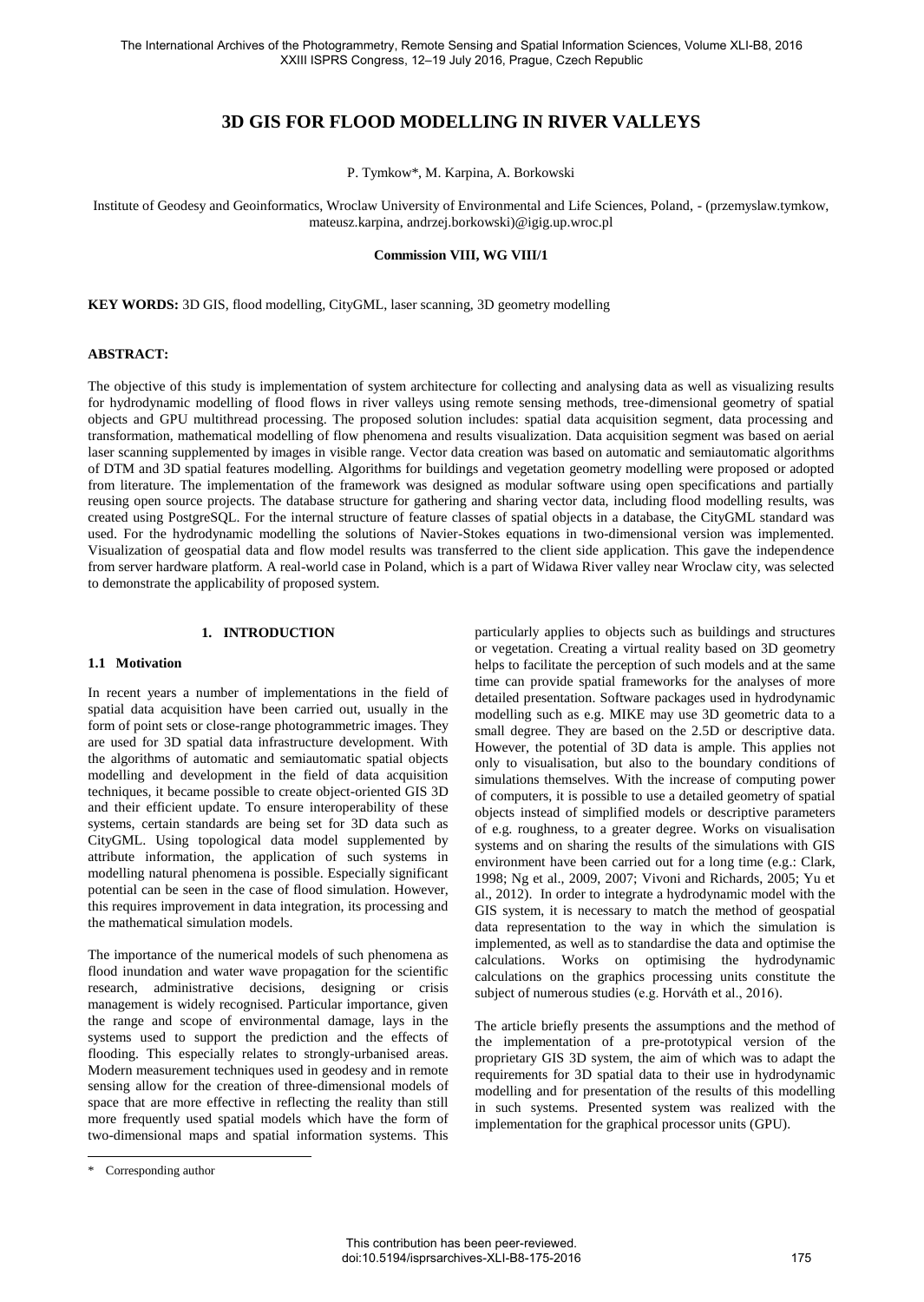### **1.2 Geospatial data representation in various types of hydrodynamic modelling**

In hydrodynamic modelling of flood flows, one of the most important part is the geospatial data and hence the data about the shape of the surface of the riverbed and valley as well as the information about the flow resistance. Depending on the method of hydrodynamic modelling and the degree of simplicity of such a model, the land and the real spatial objects are presented at various levels of generalisation. Basically, the following hydrodynamic models may be distinguished: one-, two- and three-dimensional. One-dimensional systems, and hence the ones based on the assumption that the speed component compatible with the direction of the axis of the river constitutes the dominant one, use the description of the geometry of the flow area in the form of the cross-sections which are perpendicular to the direction of the flow. In the case of such an approach, the impact of land-use objects, such as buildings or vegetation, on the wave distribution is usually expressed through alternative resistance factors. 2D systems are used in the simulation of the flows in the riverbeds, where the vertical component of the speed and acceleration vectors are much smaller than the components in the horizontal plane. The characteristics of motion parameters are therefore determined by the longitudinal coordinate. The example of such phenomena are so-called flash floods. The geometry of the valleys and the riverbed in these models is represented with the use of the DTM (2.5D geometry) whereas the roughness coefficients, which amongst others include resistance associated with vegetation, are presented in a spatial manner by referring them to the individual meshes of DTM grid.

3D models allow for a complete description of the flow, taking into account all the components of the velocity vector. They were widely used to simulate the flow of the turbulent heat or mass fluxes. One of the numerical methods for the water mass flow in the assumed boundary conditions is simulation in the form of fluid particles, whereas the Nivera-Stokes equation constitutes the most commonly used equation for describing motion. In order to solve the equations of the liquid masses motion in the form of fluid particles, both the land and the elements of the land use and cover may be modelled with a high level of detail. A fully three-dimensional geometry of their description is admissible. GIS software (Merwade et al., 2008) is most commonly used in the preparation of geospatial data.

## **1.3 Standardisation of data**

Spatial data in 3D GIS systems may be presented at various levels of generalisation and contain various semantic information. Their structure may be topologically accurate or not. They may also contain the attribute component. In order to build a system that would enable us to perform analyses based on such data, the data must be subject to standardisation. CityGML (OGC, 2012, Kolbe et al., 2005) was selected as a standard for this project. This standard defines the classes and their relations for the most relevant objects in urban areas with respect to their geometrical, topological, semantic and appearance properties. It introduces generalisation hierarchies, aggregations, associations between objects, and spatial properties. CityGML standard is based on GML language. Therefore, the following geometrical elements are used in modelling the objects: Point, Curve, Surface and Solid. These elements are adapted according to specific conditions described in the standard. The basic concepts included in CityGML are

levels of detailed presentation of objects (Level of Detail), which represent the same space at various levels of generalisation. On the basis of the guidelines included in the standard, and partly on the basis on its own amplification for objects not described therein such as levels of detail for vegetation, the geometry modelling algorithms were implemented. Thanks to the unitary record of the data structure, firstly, it is possible to integrate various solutions and technologies in the project and secondly, the project gains the interoperability characteristics.

## **2. THE CONCEPT OF 3D GIS SYSTEM FOR HYDRODYNAMIC ANALYSES**

## **2.1 General assumptions**

Basically, the whole system consists of three main components: a software part which constitutes a group of both proprietary and external software for managing data, performing analyses as well as for data modelling and standardisation. The second component is a relational database whereas the third includes the measuring and external data import segments [\(Figure 1\)](#page-1-0).





<span id="page-1-0"></span>A client-server architecture type with a modular structure constitutes the basic premise of the software section design. Windows system constitutes its working environment. The client part includes a desktop application with the function to visualise the spatial data chosen arbitrarily from the database (in the form of thematic layers) as well as the function to define the parameters of the hydrodynamic simulation and to visualise the very simulation. On the server side, there is a group of modules dedicated to different tasks. Each of the modules is developed independently by using different technologies. The element which links each module is the administrative module, which provides communication between the client part and the hydrodynamic modelling module. Data modelling modules comprise a set of tools and external software, not integrated with one graphical interface for the whole system at the present stage of the work. However, thanks to the standardisation of the output data, it is possible to exchange and supply the spatial database directly.

Part of the data acquisition is a set of measurement techniques that provide data in the form of a cloud of points. As the primary source of data, it was decided to use the data from airborne and terrestrial laser scanning. In addition, some algorithms of LIDAR geometry modelling data are supported by other data such as, for example: 2D information about outlines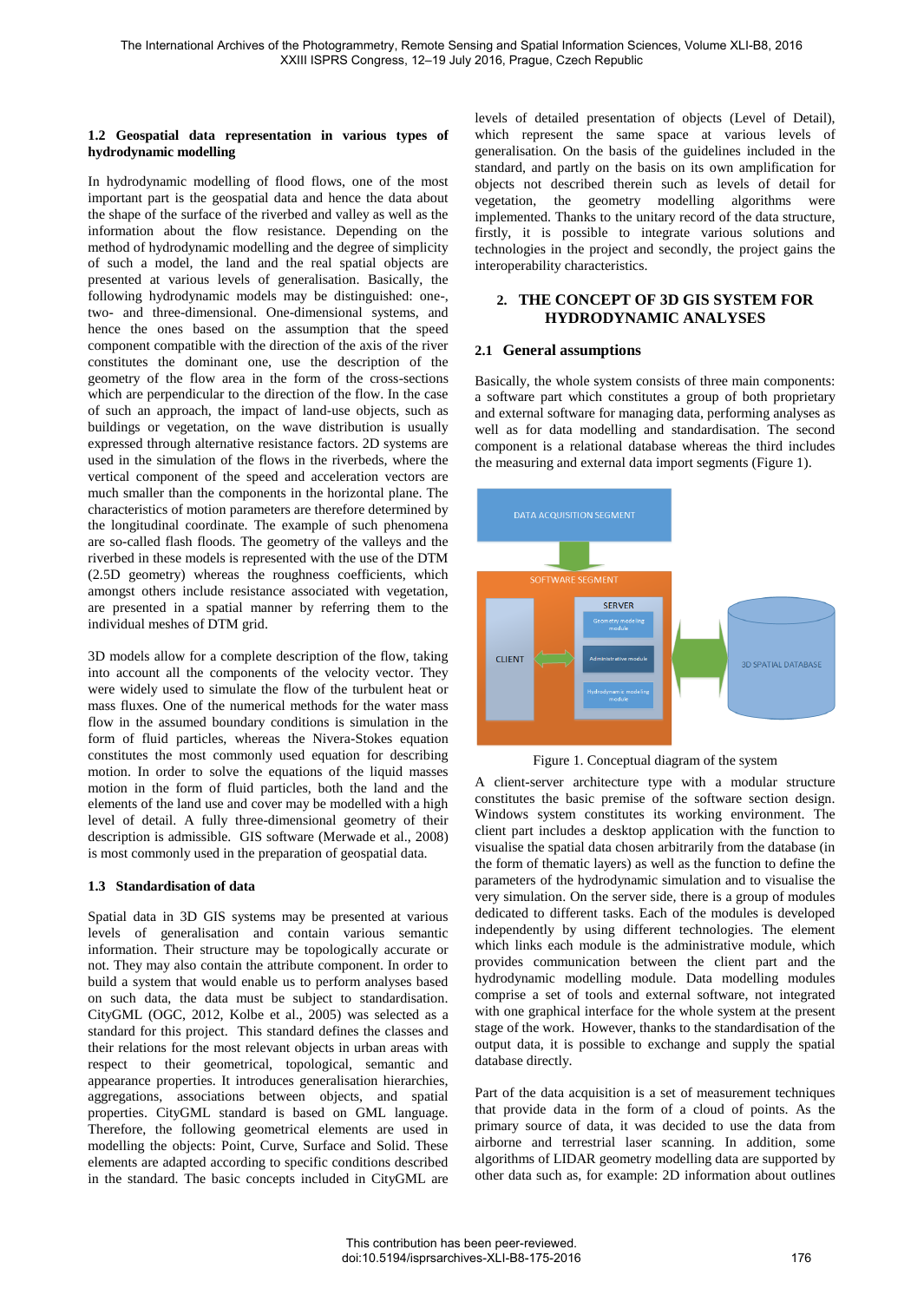of buildings which stem from the reference database of topographic objects or orthophotomaps.

## **2.2 Implementation**

**2.2.1 The server part:** Due to the use of libraries that support multithreaded calculations on graphics processing units (GPU), part of the hardware for the server modules is limited to Nvidia technology-based systems. The implementation of this part was made for nVidia Tesla M4090. It is equipped with 2048 GPU.

**2.2.2 Hydrodynamic modelling:** The first attempts to implement the hydrodynamic model in the system were based on the Nivera-Stokes equation for the shallow water:

$$
\frac{\partial H}{\partial t} + div(Hw) = 0
$$
\n
$$
\frac{\partial Hw}{\partial t} + div(Hww) + \frac{g}{2}\nabla H^2 = Hg\nabla d
$$
\n(1)

where: H - water depth, w - velocity vector, g - gravitational constant, d - water depth measured from the surface of the water table.

The finite differences method was used to solve the equation. The height of the mirror of water, and speed in the nodes of the numerical model of land cover grid, created on the basis of DTM and solid models of buildings in the database in the LOD1 standard were calculated. C++ language and OpenCL libraries were used. The next stage of the work will be the integration of 3D hydrodynamic model based on the fluid particles, which allows for the use of larger amounts of spatial data.

**2.2.3 Desktop client application:** The graphical user interface of the client application is built on the basis of a system of docked elements of AvalonDock library. The main menu has mainly a ribbon style. It is divided into two tabs: document and simulation. The first tab contains operations for the current document and the program window. It is possible to add layers, change the camera view and the settings in your 3D scene rendering. The second tab refers to simulation. An exemplary view of an open document, together with a running simulation for the part of Widawa River Valley (Southwest Poland) movement is presented in [Figure 2.](#page-2-0)

**2.2.4 Database:** In order to store the data, the relational database "3dcitydb" was chosen in the implementation of the PostGIS. It constitutes the transition of CityGML data structures into the tables in the relational data model.

**2.2.5 3D geometry modelling module:** Numerical terrain models, which describe in detail the position of the edge line of the surface of the land in the area of the river valley, for instance river embankments, are necessary for hydrodynamic modelling. DTM are built mostly on the basis of the data from airborne laser scanning. On the basis of an irregular set of laser scanning points, 3D edge lines can also be modelled. Edge lines on river embankments are characterised by their blurriness. In addition, they are often hidden in the underbrush or in high vegetation.



Figure 2. Desktop client interface

<span id="page-2-0"></span>The project uses the algorithm of modelling the edge line as the intersection line of two surfaces, in which laser scanning point data located on both sides of the modelled edge are approximated (Borkowski and Keller, 2005). Thin plate splines were used as a functional model of the surface. The position of the line in the xy plane is determined in the evaluated algorithm with the use of active contour model (snakes), where the external energy in the snakes model is defined as proportional to the distance between both surfaces in the current position of the active contour. The third coordinate of the edge line is obtained by inserting the *xy* coordinates of the Snake model into the functional model of approximating surface. The algorithm requires the classification of laser scanning points into the areas lying on both sides of the modelling edge. The controlled classification based on multilayer feed-forward neural networks was used to achieve this. Information about the shape and orientation of the surface, which is identified in relation to the river, was included in the process. Models of buildings were modelled with LoD1 and LoD2 accuracy. LoD1 is used to create the grid (DSM), where the simulation of a twodimensional hydrodynamic model takes place. LoD2 models are used to visualise the simulation and can be applied directly to hydrodynamic 3D simulation. At LoD1 level, the buildings are simple solids, for creation of which the information about the height and the shape of the outline on the ground surface is necessary. The calculation of the roof height was implemented in the form of the processing scheme (Model Builder) in the ArcGIS environment on the basis of airborne laser scanning data, DTM data and 2D information about the outlines of the buildings which stem from referential database of topographical